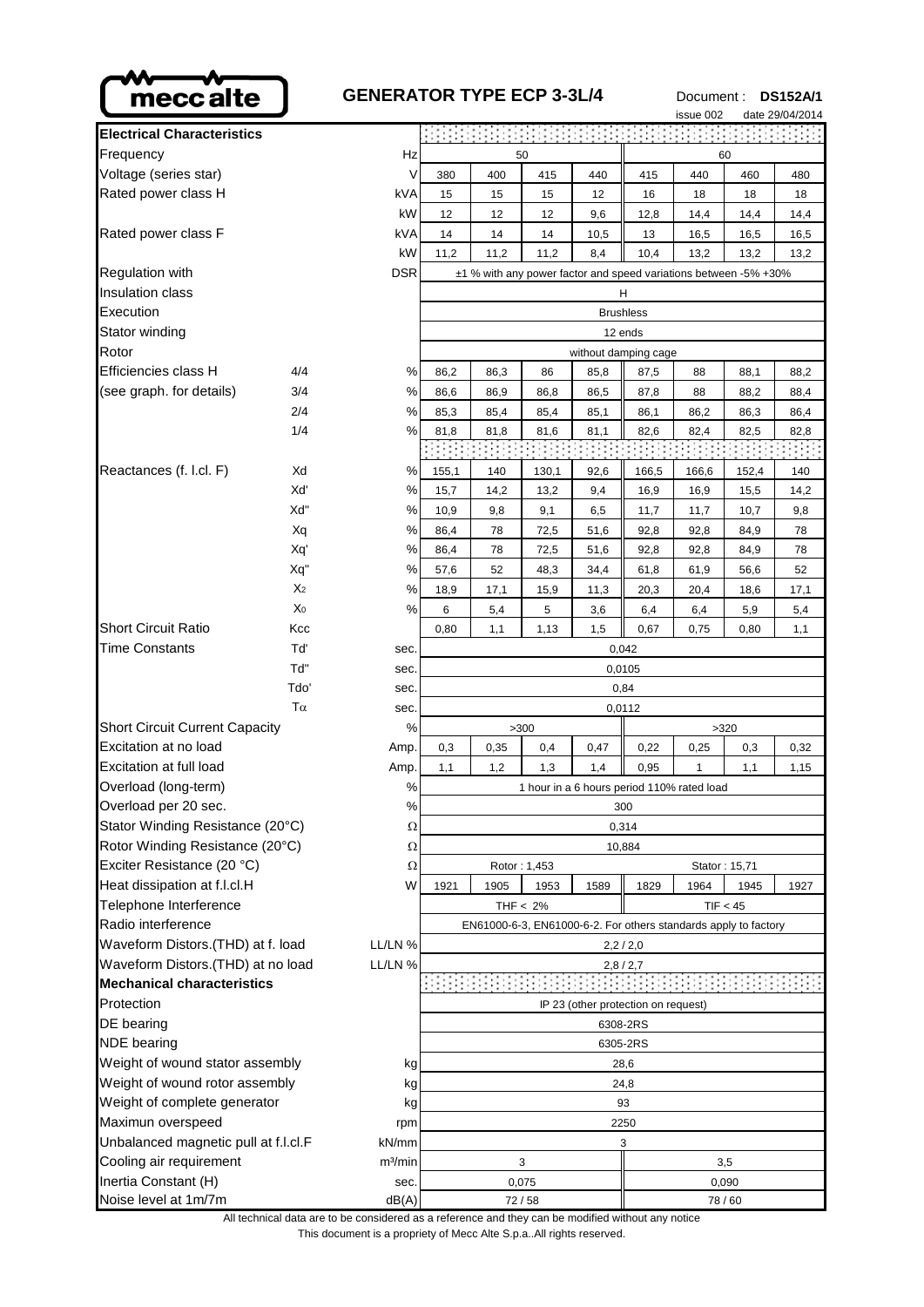

## **GENERATOR TYPE ECP 3-3L/4** Document : **DS152A/2**

**50 Hz**







0,1 0,2 0,3 0,4 0,5 0,6 0,7 0,8 0,9 1 1,1

 $80\begin{array}{c} 80 \\ 0,1 \end{array}$ 



This document is a propriety of Mecc Alte S.p.a.. All rights reserved. All technical data are to be considered as a reference and they can be modified without any notice

issue 002 date : 29/04/2014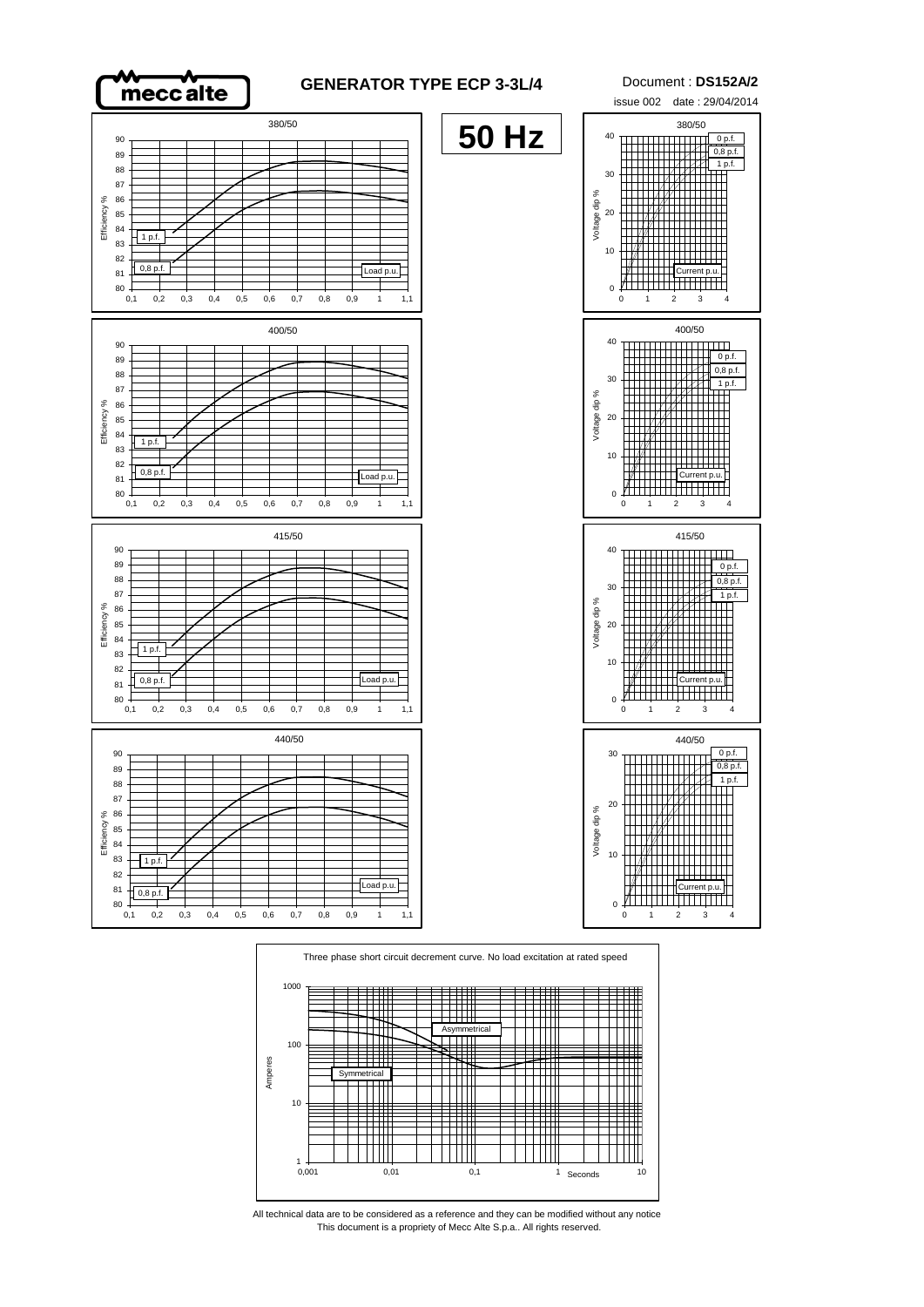



This document is a propriety of Mecc Alte S.p.a.. All rights reserved. All technical data are to be considered as a reference and they can be modified without any notice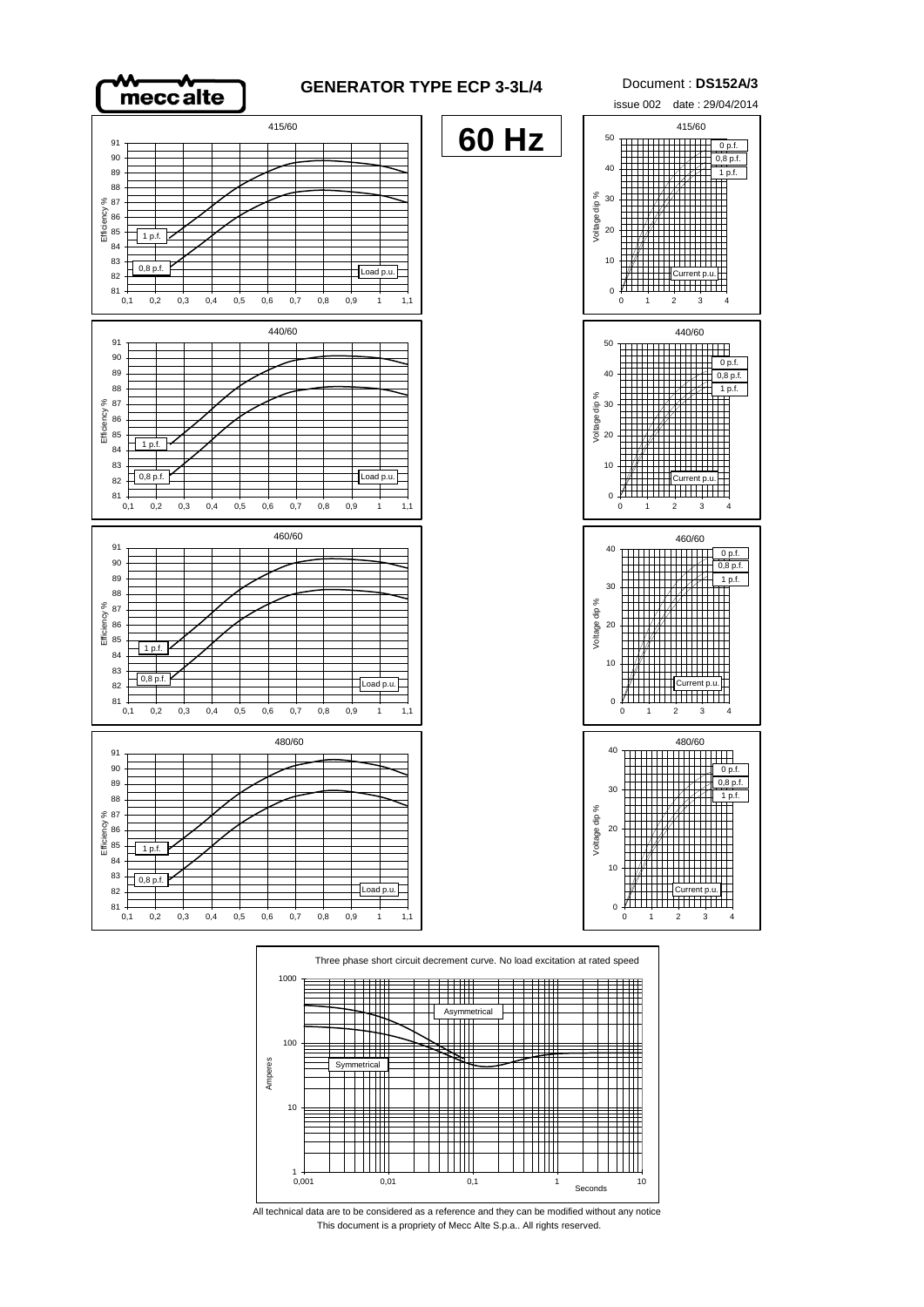

## : Dwg<br>: Document<br>:Issue 00 Date GENERATOR TYPE ECP 3-3L/4 TWO BEARING MOMENTS OF INERTIA 470 55 282 116,5 80,5 36 210  $\bigl(\widehat{\mathfrak{l}}\bigr)$ ∑2) â  $\mathfrak{D}$ ŋ ø35  $\overline{\tilde{S}}$  $\left( \widehat{\blacktriangleleft} \right)$  $0.41,8$  $0.418$ 0412 ø 39,5 070  $rac{\mathsf{S}lot}{\mathsf{10x5}}$  $\frac{\omega}{42}$  $\frac{610}{2}$ 58 33 47 49 200  $|26,5|17$ 63  $40$ 533,5 POS. COMPONENT WEIGHT (kg)  $J$  (kgm<sup>2</sup>) 0,00206  $\mathbf{1}$ FAN  $\overline{0.4}$  $\overline{2}$ **MAIN ROTOR**  $\overline{24,8}$ 0,07634  $\overline{\overline{3}}$ EX. ROTOR  $4,2$ 0,01086  $\overline{4}$ **SHAFT**  $\overline{5.2}$  $0.00101$ **TOTAL**  $34,6$ 0,09027 **TWO BEARING DIMENSIONS** 568 58  $510$  $\overline{204}$ 14.5 271  $C.G$  249 ø210  $\circ$ 0 55 ø 180 g 6 035k6 262,5  $517$ 132

 $2<sub>3</sub>$ 

371

48

C.G.= GRAVITY CENTER

 $\overline{0}$  14

220 277